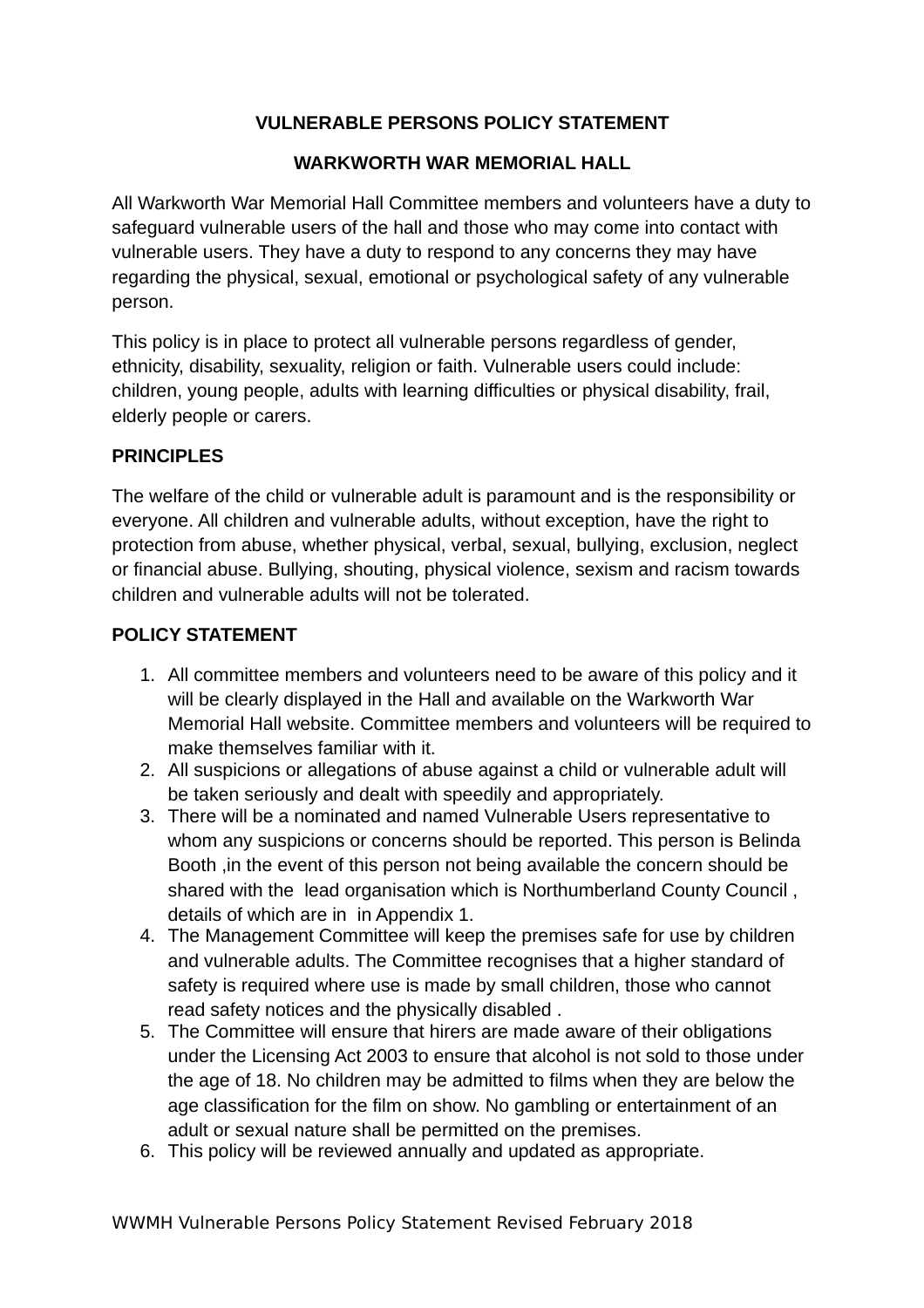## **LEGAL FRAMEWORK**

This policy has been drawn up on the basis of law and guidance that seeks to safeguard children and vulnerable people, namely

- Children Act 1989 and 2004
- United Convention of the Rights of the Child 1991
- Data Protection Bill 2017
- Sexual Offences Act 2003
- Protection of Freedoms Act 2012
- The Care Act 2014
- Relevant government Guidance on safeguarding children and vulnerable adults

#### **We will seek to keep children and vulnerable people safe by:**

Valuing them, listening to and respecting them

Adopting safeguarding practices through procedures and a code of conduct for Management Committee members and volunteers

Sharing information about protection and good practice with children, vulnerable people, parents and volunteers

Sharing concerns with agencies who need to know, and involving parents, children and vulnerable people appropriately

Always responding to any concerns regarding the physical, sexual, emotional or psychological safety of a child or other vulnerable person

We will remember - Safeguarding is Everyone's Business!

We are committed to reviewing our policy and good practice annually.